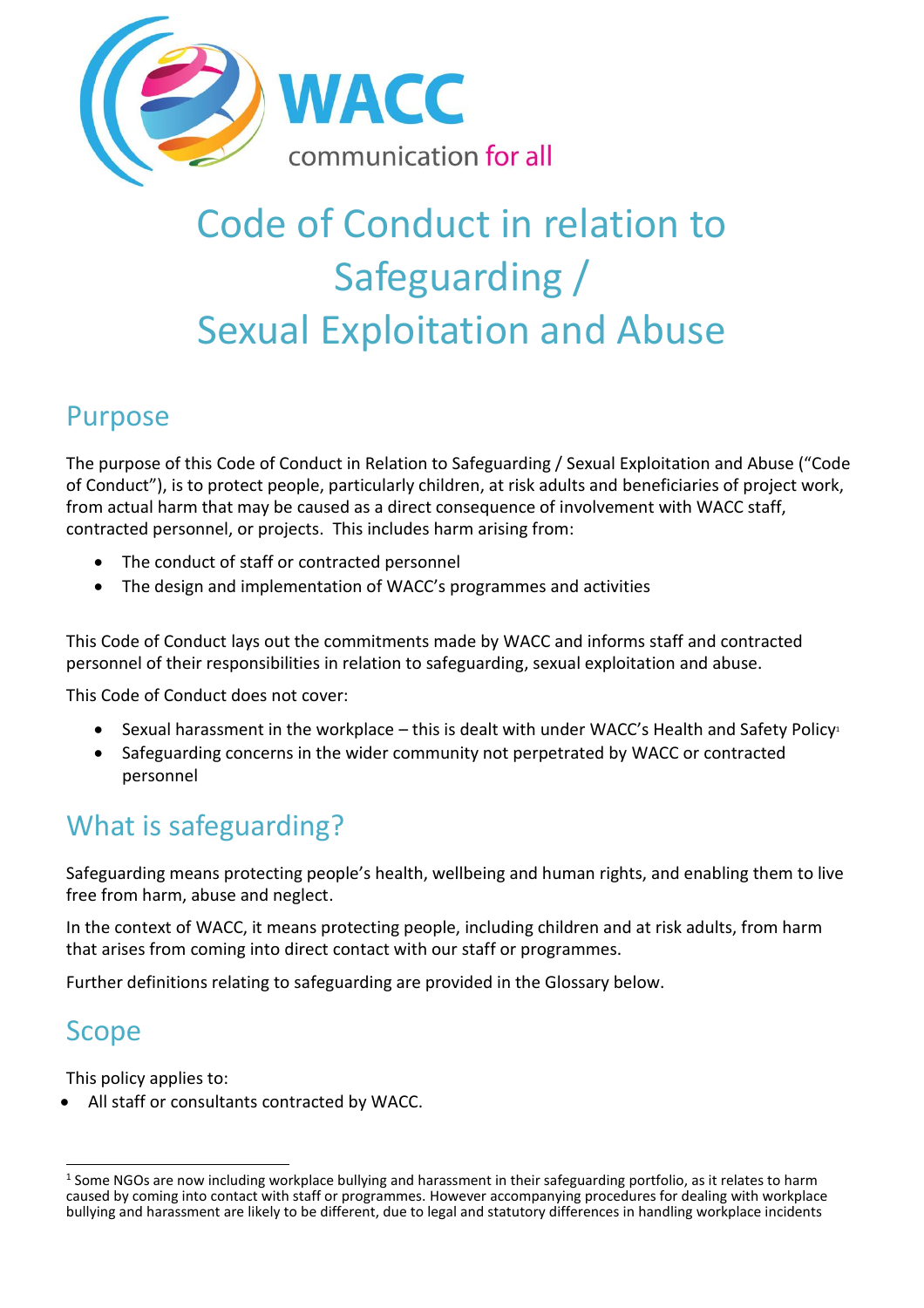- Contracted personnel whilst engaged with work or visits officially related to WACC, including but not limited to the following: officers and board members; consultants; volunteers; contractors; any person representing WACC in an official capacity.
- Staff or contracted personnel of partner organizations who are receiving financial support from WACC.

# Policy Statement

WACC believes that everyone, regardless of age, gender identity, disability, sexual orientation or ethnic origin has the right to be protected from all forms of harm, abuse, neglect and exploitation. WACC will not tolerate abuse and exploitation by staff or contracted personnel. These standards apply at all times, not only in the workplace.

WACC commits to addressing safeguarding throughout its work, through the three pillars of Prevention, Reporting and Response.

# Prevention

#### **WACC responsibilities**

WACC will:

- Ensure all staff / contracted personnel have access to, are familiar with, and know their responsibilities within this Code of Conduct.
- Design and undertake all its programmes and activities with the intention of protecting people from risk of harm that may arise from their coming into contact with WACC. This includes the way in which information about individuals in our programmes is gathered and communicated.
- Implement safeguarding procedures when recruiting, managing and deploying staff and contracted personnel.
- Ensure staff / contracted personnel receive ongoing and updated training on safeguarding at a level commensurate with their role in the organization.
- Formally designate the most senior staff member (General Secretary) to be the safeguarding officer of the organization. In the event of a safeguarding incident, the General Secretary will report the incident to the President of the organization.
- Formally designate the President of the organization as the lead Trustee to ensure that the Board is kept abreast of safeguarding issues and requirements.
- Ensure that regular reporting be directed to the Officers and the Board of Directors through a standing agenda item in regular meetings or through the risk register update.

#### **Staff / Contracted personnel responsibilities**

#### **Child safeguarding**

WACC staff and contracted personnel and project partners must not:

- Engage in sexual activity with anyone under the age of 18.
- Sexually abuse or exploit children.
- Subject a child to physical, emotional or psychological abuse, or neglect.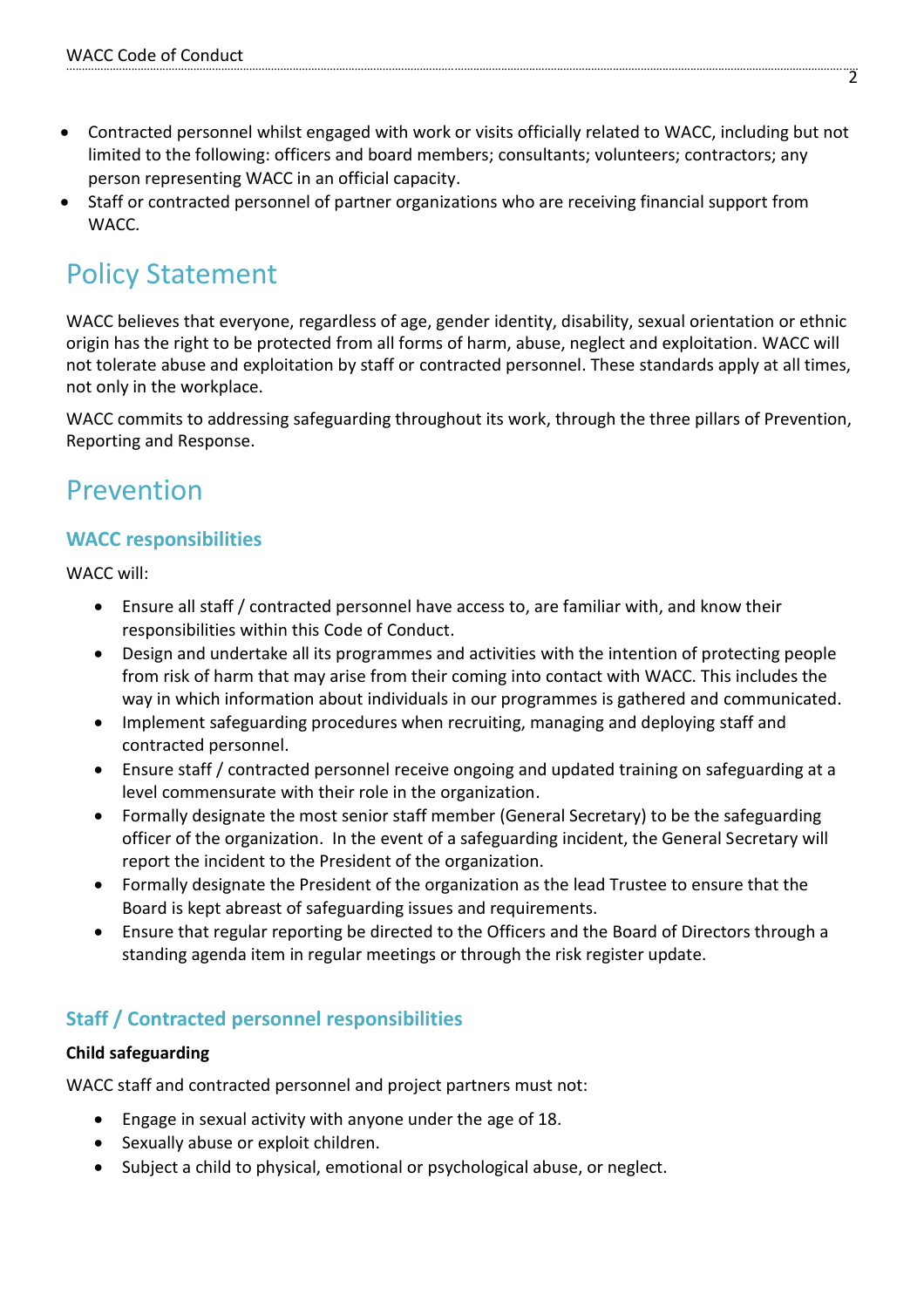Engage in any commercially exploitative activities with children including child labour, trafficking or pornography.

#### **Adult safeguarding**

WACC staff and contracted personnel and project partners must not:

- Sexually abuse or exploit at risk adults.
- Subject an at risk adult to physical, emotional or psychological abuse, or neglect.

#### **Protection from sexual exploitation and abuse**

WACC staff and contracted personnel and project partners must not:

- Exchange money, employment, goods or services for sexual activity. This includes any exchange of assistance that is due to beneficiaries of assistance.
- Engage in any sexual relationships with beneficiaries of assistance, since they are based on inherently unequal power dynamics.

Additionally, WACC staff and contracted personnel and project partners are obliged to:

- Contribute to creating and maintaining an environment that prevents safeguarding violations and promotes the implementation of the Code of Conduct.
- Report any concerns or suspicions regarding safeguarding violations by a WACC staff member or contracted personnel or project partners to the appropriate staff member.

# Reporting

WACC will ensure that confidential, safe, appropriate, accessible means of reporting safeguarding concerns are made available to staff, contracted personnel, partner organizations, and the communities we work with.

Any staff reporting concerns or complaints through formal whistleblowing channels (or if they request it) will be protected by WACC's Working Practices Policy (which includes whistleblowing and malpractice).

#### **How to report a safeguarding concern**

Those who have a complaint or concern relating to safeguarding should report it immediately to the General Secretary or Deputy General Secretary or Programme Manager.

Concerns can be expressed in writing via email or by post:

[wacc@waccglobal.org](mailto:wacc@waccglobal.org)

World Association for Christian Communication 308 Main Street Toronto, ON, CANADA M4C 4X7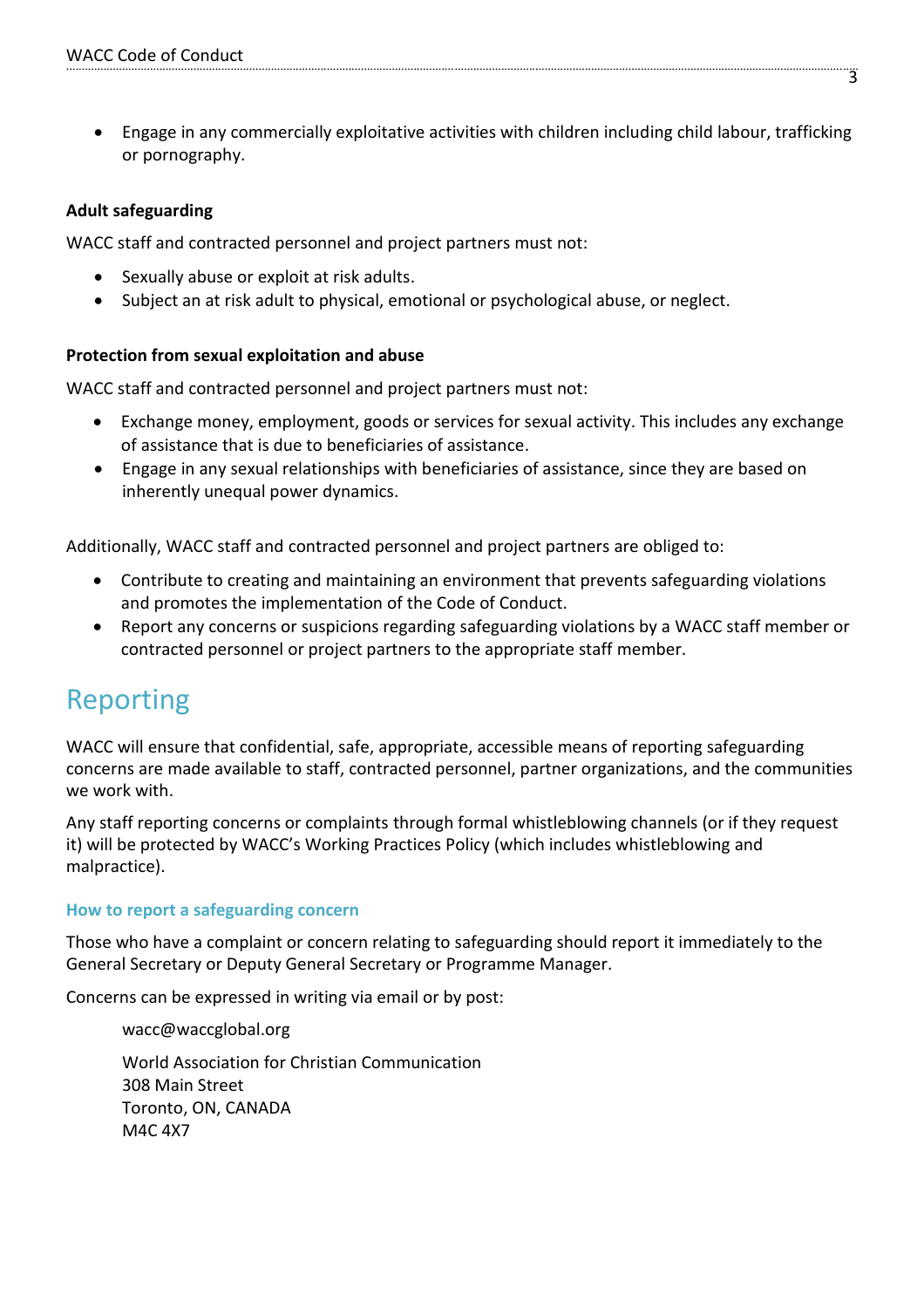If a person does not feel comfortable reporting to any of these (for example if they feel that the report will not be taken seriously, or if that person is implicated in the concern) they may report to the WACC President at President@waccglobal.org.

WACC will follow up on reports of safeguarding concerns promptly and according to due process. WACC will ensure that confidentiality is maintained at all stages of the process when dealing with safeguarding concerns. Information relating to the concern and subsequent case management should be shared on a need to know basis only, and should be kept secure at all times. Concerns can also be addressed through a trusted intermediary to maintain anonymity.

# Response

WACC will follow up safeguarding reports and concerns according to policy and procedure, and legal and statutory obligations according to the WACC Working Practices Policy.

The complainant will be notified of receipt of their complaint, where possible, within 2 business days of receipt of the complaint by phone or email. The following information will be provided to the complainant:

- Confirmation of receipt of the complaint
- How WACC plans to address the complaint (the process)
- Name of the person handling the complaint
- Name of the person and how to contact regarding questions.

WACC will advise of the preliminary outcome of an investigation within 10 days (where possible).

Complainants will be apprised of timeframes of the investigative report.

WACC will apply appropriate disciplinary measures to staff or contracted personnel alleged to be or found to be in breach of the Code of Conduct. Where a breach of the Code of Conduct is outside the jurisdiction of WACC, discipline will be subject to relevant local legislation.

# Adherence to Code of Conduct

All staff are required to review and sign this Code of Conduct. It automatically forms part of all contracts of employment.

This Code of Conduct also forms part of contracts with consultants and contractors. **All contracted personnel and partner organizations are aware of the Code of Conduct and adhere to its principles.**

#### **Relevant policies**

This WACC Code of Conduct Relating to Safeguarding / Sexual Exploitation and Abuse is supported and complemented by the following *internal* policies:

Child Protection Policy Equal Opportunities Policy Gender Justice Policy Grievance Resolution Policy Health and Safety Policy Working Practices Policy

Other policies as appropriate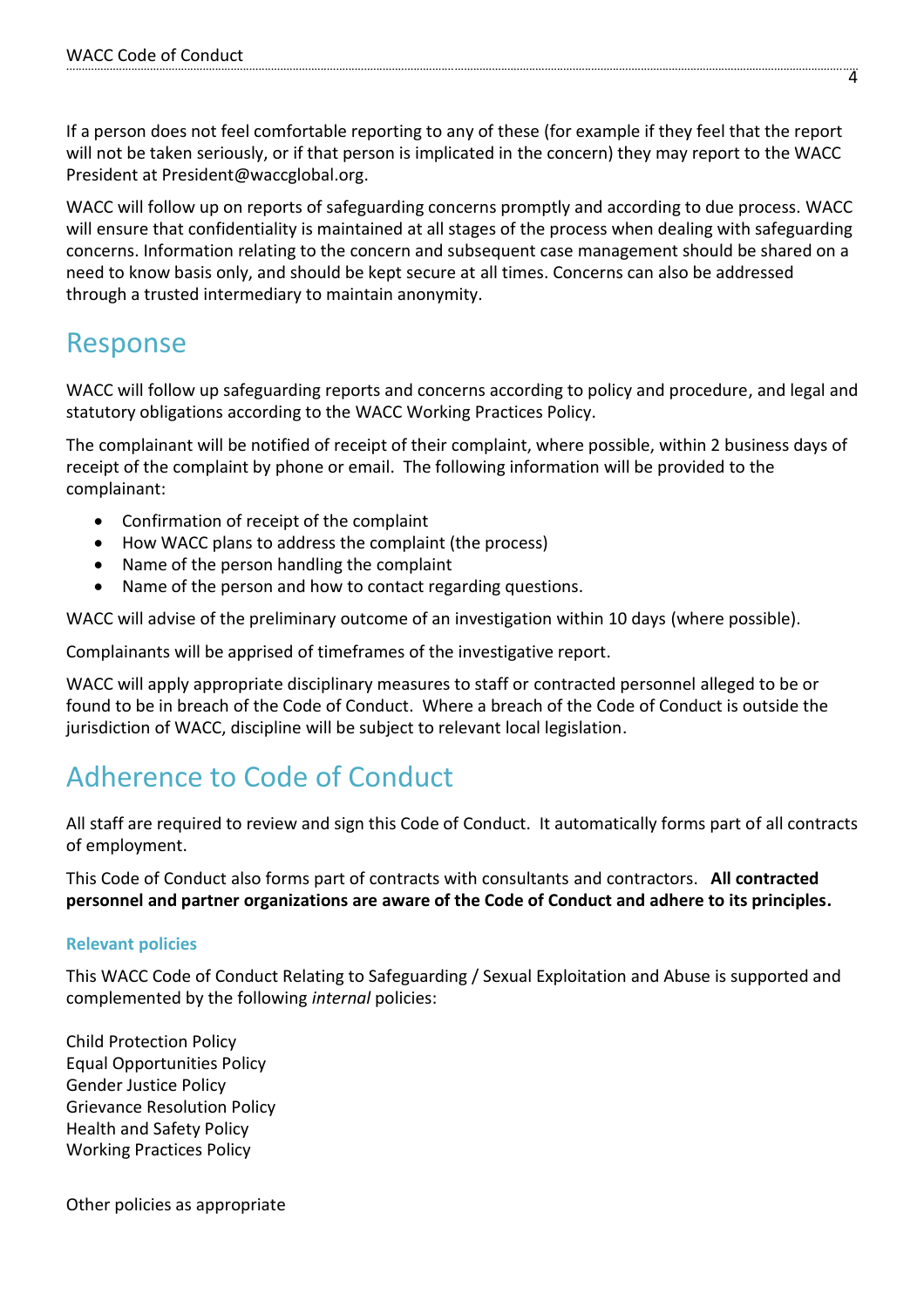# Glossary of Terms

#### **Contracted personnel**

People engaged with work or visits officially related to WACC, including but not limited to the following: officers and board members; consultants; volunteers; contractors; any person representing WACC in an official capacity.

#### **At risk adult**

Sometimes also referred to as vulnerable adult. A person who is or may be in need of care by reason of mental or other disability, age or illness; and who is or may be unable to take care of him or herself, or unable to protect him or herself against significant harm or exploitation.

#### **Beneficiary of Assistance**

Someone who directly receives goods or services from WACC's programme. Note that misuse of power can also apply to the wider community that the NGO serves, and also can include exploitation by giving the perception of being in a position of power.

#### **Child**

A person below the age of 18.

#### **Harm**

Psychological, physical and any other infringement of an individual's rights.

#### **Partner Organization**

A partner organization is one where WACC has entered into a contractual obligation that may or may not include financial support, but which does involve direct contact with beneficiaries of assistance.

#### **Psychological harm**

Emotional or psychological abuse, including (but not limited to) humiliating and degrading treatment such as bad name calling, constant criticism, belittling, persistent shaming, solitary confinement and isolation.

#### **Protection from Sexual Exploitation and Abuse (PSEA)**

The term used by the humanitarian and development community to refer to the prevention of sexual exploitation and abuse of affected populations by staff or contracted personnel. The term derives from the United Nations Secretary General's Bulletin on Special Measures for Protection from Sexual Exploitation and Abuse (ST/SGB/2003/13).

#### **Safeguarding**

Safeguarding means protecting people's health, wellbeing and human rights, and enabling them to live free from harm, abuse and neglect.<sup>2</sup> WACC understands it to mean protecting people, including children and at risk adults, from harm that arises from coming into contact with our staff or programmes. This means taking all reasonable steps to prevent harm, particularly sexual exploitation, abuse and

5

 $\overline{a}$ <sup>2</sup> NHS 'What is Safeguarding? Easy Read' 2011